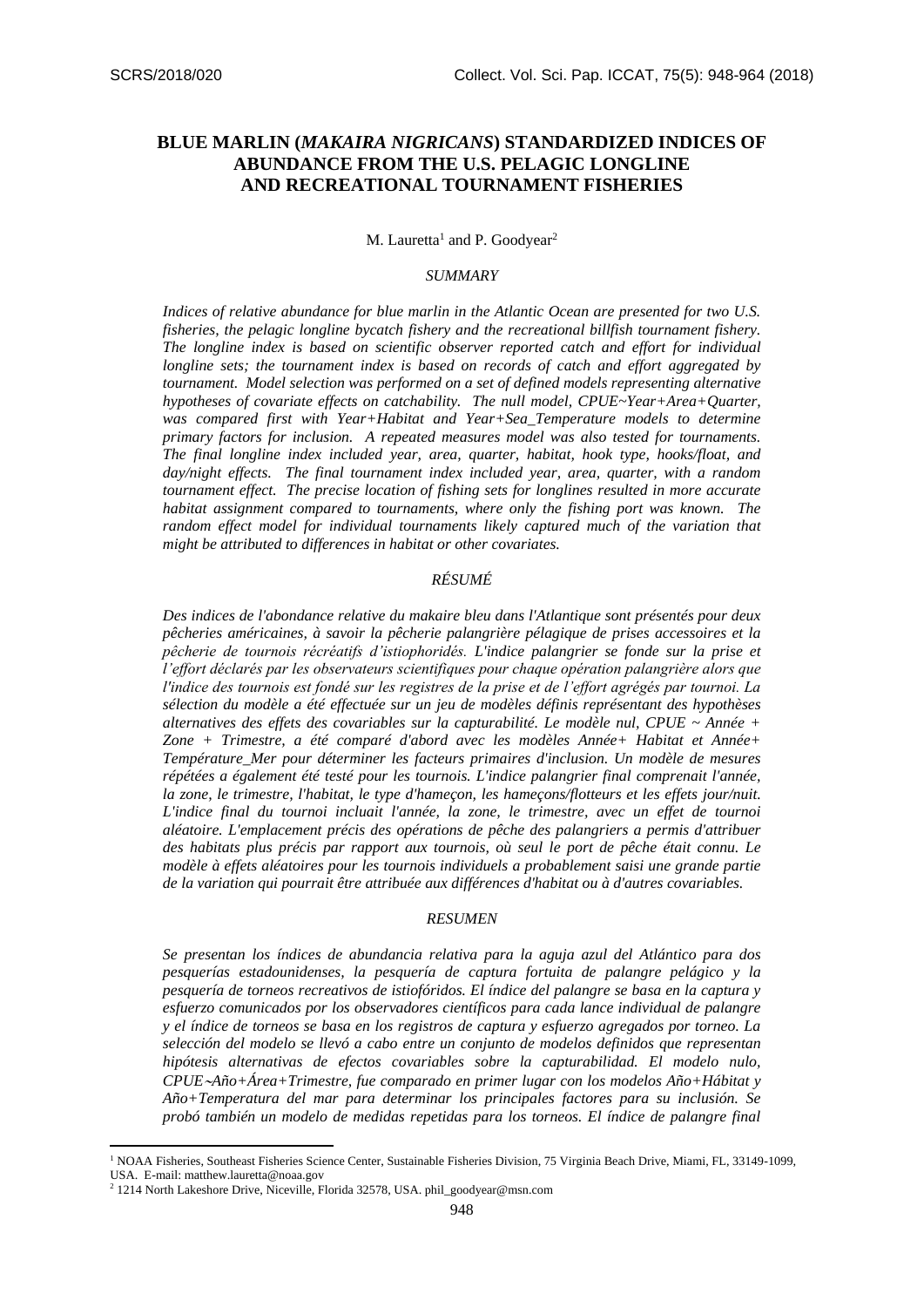*incluía año, área, trimestre, hábitat, tipo de anzuelo, anzuelos/flotador y efectos día/noche. El índice del torneo final incluía año, área, trimestre y un efecto aleatorio de torneo. La localización precisa de los lances pesqueros del palangre dio como resultado una asignación de hábitat más precisa, donde solo se conocía el puerto de pesca. El modelo del efecto aleatorio para los torneos individuales probablemente capturó gran parte de la variación que podría atribuirse a diferencias en el hábitat o a otras covariables.*

#### *KEYWORDS*

### *Blue marlin, catch/effort, longlining, recreational fisheries*

#### **1. Introduction**

This paper presents two indices of relative abundance from U.S. fisheries for consideration in the stock assessment of Atlantic blue marlin. Catch rates from the United States pelagic longline (PLL) fleet and recreational billfish tournaments were standardized to generate abundance indices for the periods 1993 to 2016 (longlines) and 1974 to 2016 (tournaments). The U.S. PLL fleet operates across a wide area of the western North Atlantic Ocean, Gulf of Mexico and the Caribbean Sea, targeting swordfish (*Xiphias gladius*) and tunas primarily. Marlins are neither targeted nor landed by the fleet, but are still subject to incidental catch. Longline indices of relative abundance were prepared using catch and effort information collected through the U.S. Pelagic Observer Program (PLOP). The U.S. billfish tournament fishery is a recreational hook and line fishery. Tournament catch and effort data from tournaments along the Atlantic east coast (including the Bahamas), Gulf of Mexico, and Caribbean (U.S. Virgin Islands and Puerto Rico) have been collected by the program since 1972.

The analytical approaches to standardization were based on recent best practices and lessons learned from two large-scale CPUE modeling endeavors, the pelagic longline simulation modeling of Goodyear et al. (2018) and the joint CPC longline index workshops for bluefin tuna (SCRS-2016-188, SCRS-2017-035). Blue marlin habitat suitability (H50 predictions, see Goodyear et al. 2018) in relation to fishing location was modeled along with standard covariates (area, season, gear characteristics, species targeting etc.) to assess the influence of habitat on CPUE in comparison to time/area and other factors. The modeling was conducted as a set of sequential hypothesis tests to first evaluate habitat and sea surface temperature versus time-area standardizations typically conducted, and then to evaluate the gear configuration and targeting covariates (longline data). For recreational tournaments, the effect of treating individual tournaments as a random effect on catch rates was evaluated. The principle for this modeling approach is that the characteristics of individual tournaments (e.g., gear restrictions, prize categories, location, seasonality, and fishing methods) may be highly influential on observed catch rates, but the data do not provide sufficient information to model these covariates separately.

### **2. Materials and Methods**

#### *2.1 Pelagic longline observer program*

Individual observers from the U.S. Pelagic Longline Observer Program are assigned to subsample approximately 8% of fishing trips for the U.S. PLL fleet, and record information on catch, fishing gear, environmental conditions, and vessel characteristics for each trip. The longline fishing grounds for the U.S. PLL fleet extend from the Grand Banks in the North Atlantic to latitudes of 5-10°S, off the South America coast, including the Caribbean Sea and the Gulf of Mexico. Ten geographical locations of PLL fishing were used for the analysis (**Figure 1**): the Caribbean (CAR), Gulf of Mexico (GOM), Florida East Coast (FEC), South Atlantic Bight (SAB), Mid-Atlantic Bight (MAB), New England Coastal (NEC), Sargasso Sea (SAR), North Central Atlantic (NCA), Tuna North (TUN; between 5°N and 13°N latitude) and Tuna South (TUS; between 0° and 5°N latitude). Calendar quarters were used to account for seasonal fishery distribution (Jan-Mar, Apr-Jun, Jul-Sep, and Oct-Dec). Other factors examined in the analyses of longline catch rates included: habitat, sea surface temperature, target species, number of hooks between floats, average hook depth, hook size, hook type, and day versus night.

The pelagic longline fishery has operated under several time-area restrictions since 2000 due to management regulations related to swordfish and other species (Federal Register 2000, **Figure 1**). These restrictions include: the Desoto Canyon closure in the Gulf of Mexico (effective in 2000), the Florida East Coast closure (effective in 2001), and the Grand Banks closure (closed from July  $17<sup>th</sup>$  2001 – January 9<sup>th</sup> 2002). Two time-area closures also occurred: the Charleston Bump off the North Carolina coast (closed from February  $1<sup>st</sup> -$  April 30<sup>th</sup> starting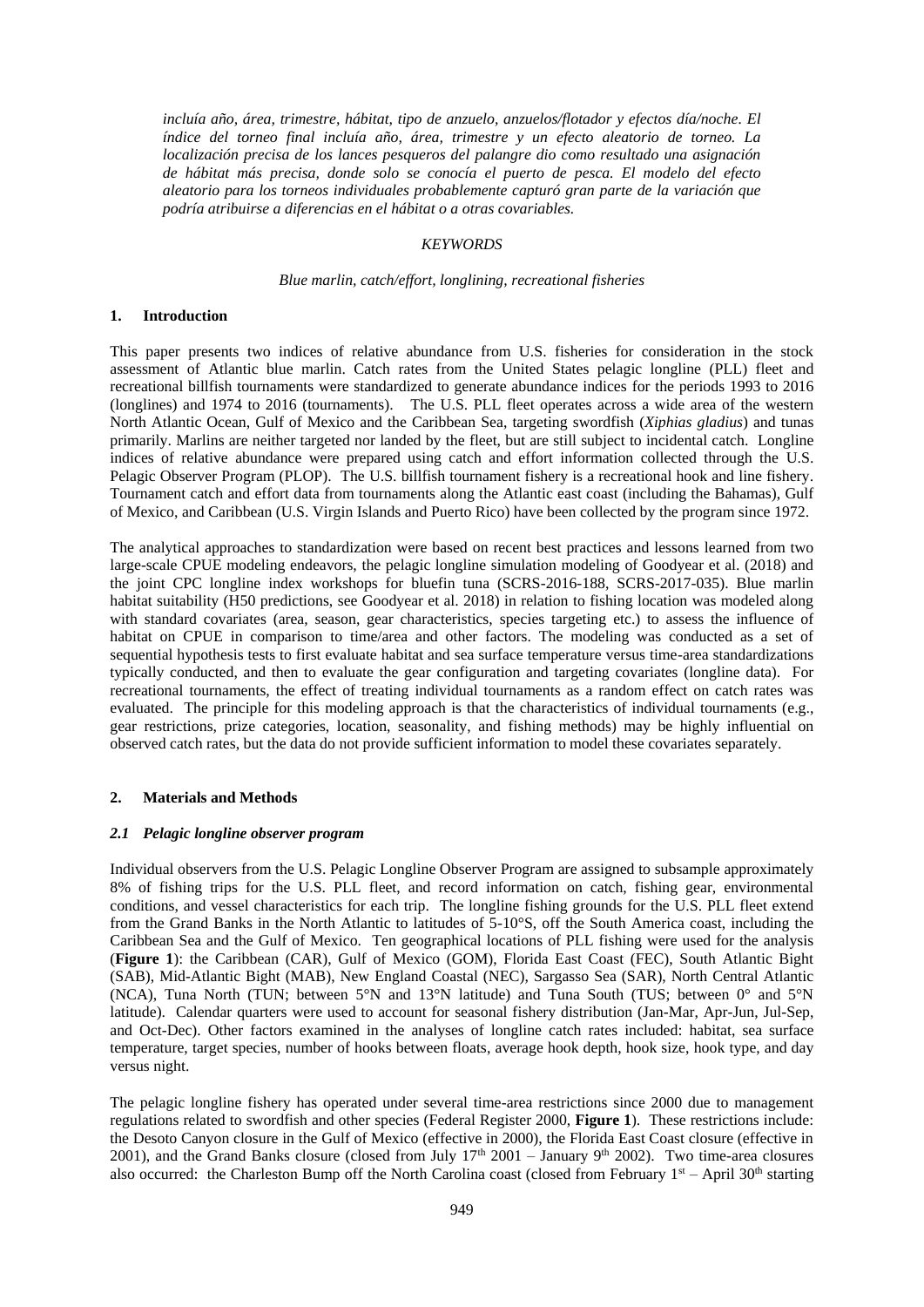in 2001), the Bluefin Tuna Protection Area off the New England Coast (closed from June  $1<sup>st</sup>$  – June 30<sup>th</sup> starting in 1999). For the present study, any sets located in closed areas prior to or after the closure were removed from the data set. For time-area closures, we removed data for that area and during the closed months from all years.

## *2.2 Recreational Billfish Tournament Survey*

Catch and effort records from recreational billfish tournaments have been collected since 1972 either by NMFS observers or through submission by tournament organizers. Present U.S. regulations require all recreational tournaments to register and provide catch and effort data to the NMFS. Fishing effort is estimated from the number of boats registered in the tournament times the fishing hours per day. Records also include total number of fish hooked, and their fate (i.e. lost, released, tagged and released, or boated) by species, and morphometric information (size and weight) for boated fish. There are about 200 active tournaments registered in the system. Only recreational tournaments that targeted marlin were used for this analysis. Marlin tournament fishing is typically conducted by trolling offshore using lures, dead natural bait, or dead bait/lure combinations as terminal gear. However, other tournaments occasionally catch marlin as a bycatch while targeting sailfish, tuna, swordfish, or other highly migratory species (e.g., wahoo, mackerel) using a variety of other fishing methods (i.e., live bait drift fishing, chunk fishing, night fishing, etc.). Thus, fishing techniques other than daytime trolling with lures or bait fished in offshore waters were judged inappropriate for this analysis, following the data treatment in previous analyses. In addition, some tournaments have offshore and inshore components and target both offshore and inshore species during their events. In these tournaments, pure marlin fishing effort cannot be separated from other types of fishing; therefore, these tournaments were also judged as inappropriate for this analysis.

For analytical purposes, tournaments were grouped into six geographical areas, a) Caribbean region (CAR) (Puerto Rico, US Virgin Islands), b) US Gulf of Mexico (GOM), c) Florida including the Keys, d) South Atlantic (SAT) (North Carolina, South Carolina, Georgia), e) Bahamas (BAH), f) mid-Atlantic region (Delaware, Maryland, and Virginia) and g) the North Atlantic region (NAT) (New England). Seasonal trends were considered in the standardization by including yearly quarter s (Jan-Mar, Apr-Jun, Jul-Sep, and Oct-Dec). Other factors examined in the analyses of catch rates included, habitat (H50), sea surface temperature, and a random tournament effect.

### *2.3 Standardization models*

Index standardization was conducted with generalized linear models ran in program R using the glmmADMB library (R Core Team, 2015). The statistical properties of the data were examined to select between one- or twostage GLMs. For the longline data, a one-stage GLM (negative binomial family, log link function, with a log(effort) offset) was determined appropriate based on the fit of the negative binomial distribution to the distribution of observed catches. For the recreational tournament data, a two-stage GLM (delta-gamma model with a binomial regression, logit link function, on the observed frequency of occurrence and gamma regression, log link function, on the positive catch rates) was used due to data overdispersion not likely to be captured in a one-stage model. For the two-stage model, the standardized annual abundance predictions combined the least square means of the GLM's for the frequency of marlin occurrence and the catch rates of those tournaments that were successful.

## **3. Results and Discussion**

The final set of explanatory variables in the longline standardization (negative binomial GLM) model included: year, area, quarter, habitat, hook type, hooks per float (a proxy for fishing depth), and day/night. The final set of explanatory variables for the recreational tournament standardization included: year, area, quarter, and tournament effect (random effect) for both the frequency of occurrence and positive catch rate models. **Tables 1 and 2** show the change in information criteria associated with factor inclusion used in model selection of longline and tournaments, respectively. **Tables 3 and 4** list the observed and standardized indices for longlines and tournaments, respectively. The spatial distribution of the data included most of the Northwest Atlantic for longlines, with lower spatial coverage and resolution in the tournament data (**Figure 2**). The observed trends in frequency of occurrence and mean CPUE showed a generally similar trend for the period of overlap (**Figure 3**).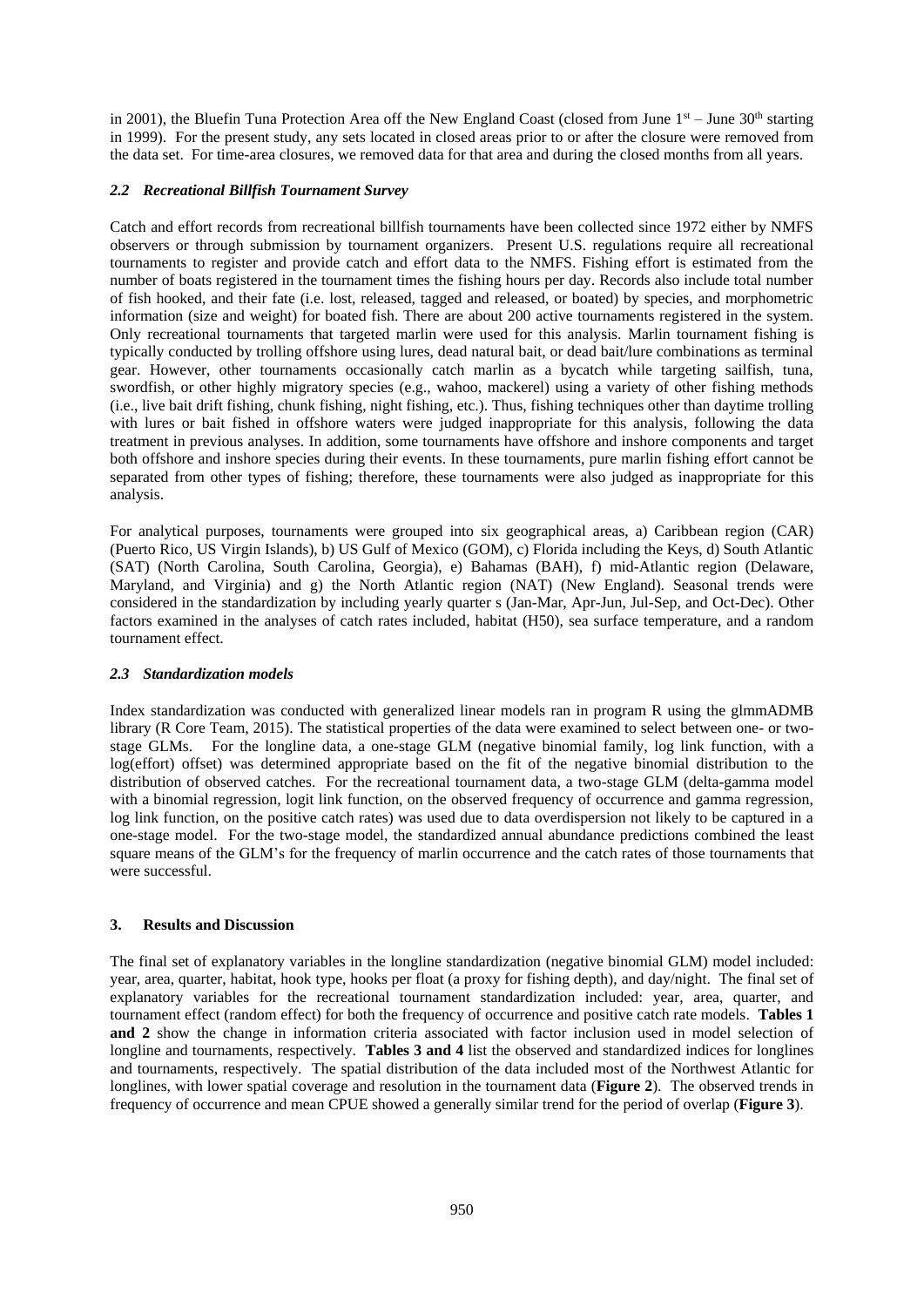The choice of standardization model differed between the two datasets; a negative binomial regression was selected for the longline dataset, while a delta-gamma model was selected for the tournament data. The divergence in model type was based on the observed frequency of blue marlin catches (**Figure 4**). While the negative binomial distribution appropriately modeled the mean and variance of observed longline catches, the range of catches during tournaments was great and not likely to be captured by the discrete distribution. For the tournaments, a delta-gamma model was selected, where the gamma distribution showed relatively good fit to the observed distribution of CPUE (**Figure 5**). The final models for both data types included year, area, and quarter as significant factors in addition to other covariates for the longline model. Model residuals are shown in **Figure 6**.

Results of the first model selection for both fisheries datasets indicated that area-quarter standardization accounted for more variation in CPUE than habitat or temperature covariates. Habitat, hooks per float, hook type, and day versus night were also determined to be significant covariates for pelagic longline catch rates. Accounting for the individual tournament effect was determined to be the best model for tournament data. When accounting for year-area-quarter and random tournament effects, the inclusion of habitat covariates did not improve the model. Possible explanations for the divergence in model behavior are that the fishing locations for observed longline sets are known with relatively high precision, while only the host port is known for tournaments. Therefore, there is much greater resolution in the assignment of habitat for longlines compared to recreational tournament fishing. Additionally, modeling individual tournaments as a random intercept accounted for much of the variation in catch rates that might be attributed to a combination of other factors, including habitat, location, seasonality, fishing methods, tournament regulations, prize categories, etc. In conclusion, the effect of other covariates was likely reduced when accounting for variation between individual tournaments. The strength in the repeated measures approach is that individual tournaments likely have a suite of factors that contribute to the difference in catch rates of blue marlin, and treating the tournament as a random effect can account for much of this variation in the absence of accurate covariate data.

The standardized index of abundance from the recreational tournament fishery showed a relatively stable trend for the early part of the time series, and a general increase since the 1990s (**Figure 7**). The longline index showed a similar trend for the period of overlap (**Figure 7**). Overall, the two indices showed good agreement for the period of overlap (**Figure 8**).

The change in regulation for the U.S. longline fleet to ban J-hooks is thought to influence the catch rates of marlins based on the results of experimental fishing studies. The observer dataset provided detailed information on gear configuration which allowed for the estimation of the hook type effect. Accounting for hook type was found to have an influence on the standardized index (**Figure 9**), indicating a more optimistic view of stock trend compared to models that did not account for the hook effect. In conclusion, the model standardization for longlines was extensive, as it included time/area, habitat, gear, and targeting covariates, resulting in standardized index that diverged considerably from the observed mean. For tournaments, it was important to account for the random variation amongst individual tournaments, and this approach likely reduced the influence of other covariates that effect tournament catch rates.

## **References**

- Goodyear, C.P., Schrippa, M. and Forrestal F., and Lauretta M. 2018. Habitat covariates for standardizing longline CPUE: and example with blue marlin. SCRS.
- R Core Team, 2015. R: A Language and Environment for Statistical Computing. R Foundation for Statistical Computing, Vienna, Austria [http://www.R-project.org](http://www.r-project.org/).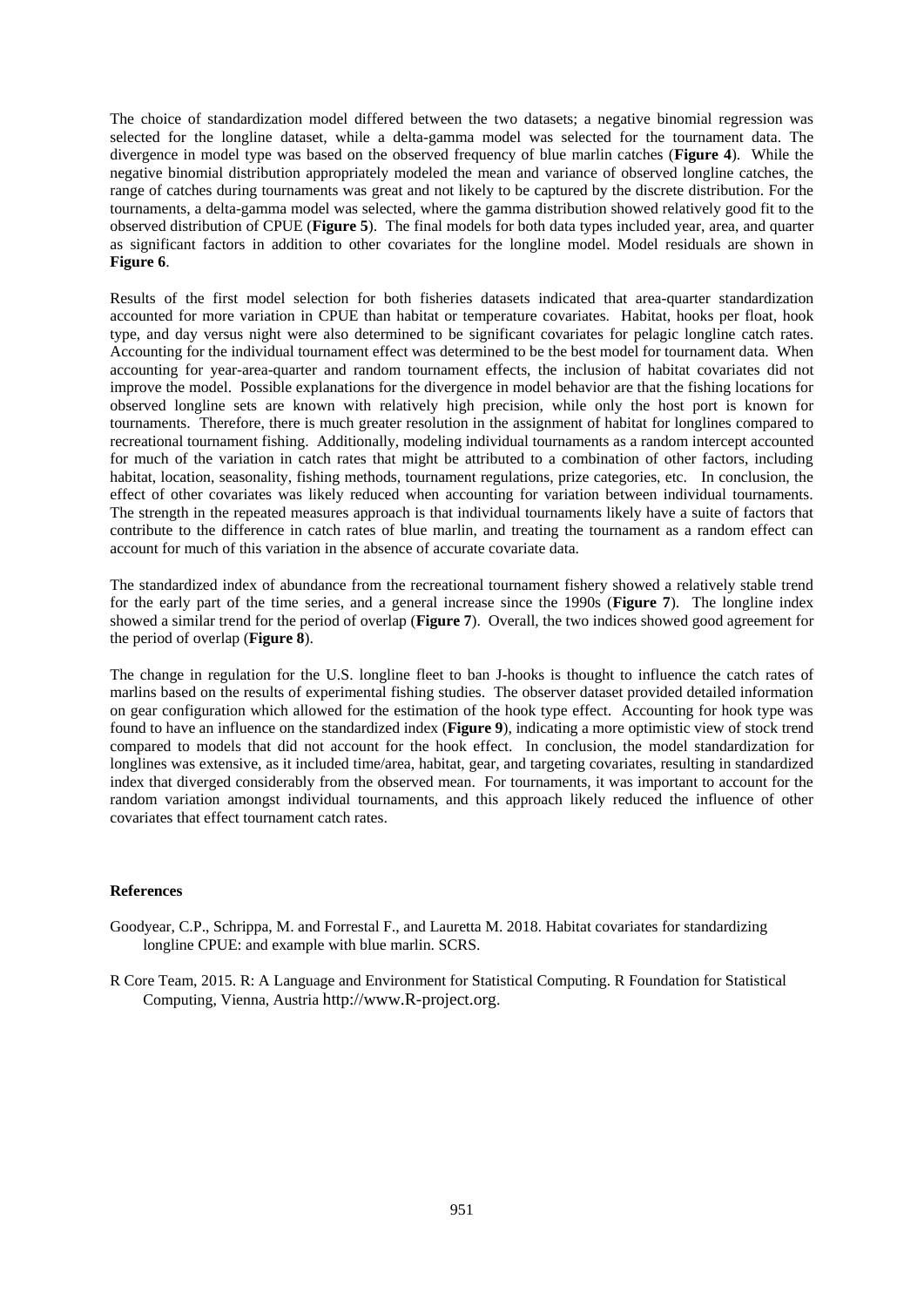| <b>Selection</b>  | <b>Model</b>                                               | dAIC             | df |
|-------------------|------------------------------------------------------------|------------------|----|
| test1             | year_area_quarter                                          | $\theta$         | 40 |
|                   | year_habitat                                               | 100              | 35 |
|                   | year_sea_surface_temp                                      | 248              | 28 |
| test2             | year _area_quarter_habitat                                 | $\Omega$         | 49 |
|                   | year_area_quarter_sea_temperature                          | 441              | 42 |
|                   | year_area_quarter_day/night                                | 894              | 41 |
|                   | year_area_quarter_target                                   | 909              | 41 |
|                   | year_area_quarter _hooks/float                             | 915              | 44 |
|                   | year_area_quarter_mainline_length                          | 927              | 51 |
|                   | year_area_quarter _hookdepth                               | 970              | 47 |
|                   | year_area_quarter_hooktype                                 | 973              | 44 |
|                   | year_area_quarter                                          | 988              | 40 |
| test3             | year_area_quarter _habitat _day/night                      | $\mathbf{0}$     | 50 |
|                   | year_area_quarter _habitat_ hook/float                     | $\overline{c}$   | 53 |
|                   | year_area_quarter _habitat_target                          | 21               | 50 |
|                   | year_area_quarter _habitat_ hooksize                       | 35               | 66 |
|                   | year_area_quarter _habitat_linelength                      | 36               | 60 |
|                   | year_area_quarter _habitat_hookdepth                       | 59               | 56 |
|                   | year_area_quarter _habitat_hooktype                        | 71               | 53 |
|                   | year_area_quarter _habitat                                 | 72               | 49 |
| test4             | year_area_quarter _habitat _day/night_hooks/float          | $\boldsymbol{0}$ | 54 |
|                   | year_area_quarter _habitat _day/night_mainline             | 48               | 61 |
|                   | year_area_quarter _habitat _day/night_target               | 69               | 51 |
|                   | year_area_quarter_habitat_day/night_hookdepth              | 74               | 57 |
|                   | year_area_quarter _habitat _day/night_hooktype             | 74               | 54 |
|                   | year_area_quarter _habitat _day/night                      | 79               | 50 |
| test <sub>5</sub> | year_area_quarter _habitat _day/night_hooks/float_hooktype | $\boldsymbol{0}$ | 58 |
|                   | year_area_quarter _habitat _day/night_hooks/float          | 3                | 54 |

**Table 1.** Change in Akaike Information Criteria (dAIC) with factors inclusion for U.S. longline observer data. The final model selected is shown in bold under selection test 4.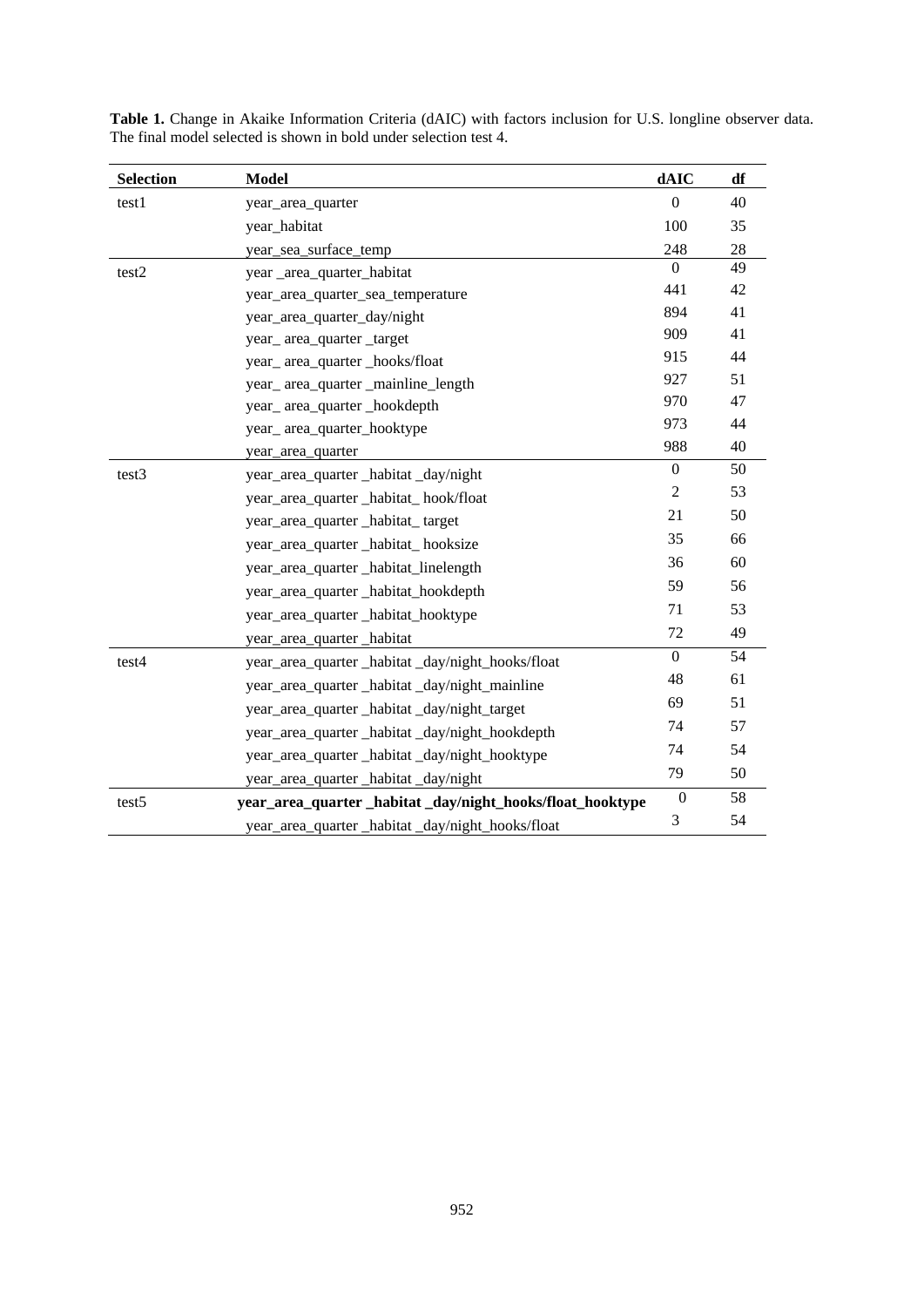| Selection | Frequency of Occurrence GLM                 | dAIC     | df |
|-----------|---------------------------------------------|----------|----|
| test1     | year_tournament effect                      | $\theta$ | 45 |
|           | year_quarter_area                           | 303      | 53 |
|           | year temperature                            | 651      | 46 |
|           | year habitat                                | 663      | 45 |
| test2     | year_area_quarter_tournament effect         | 0        | 54 |
|           | year_habitat_tournament effect              | 79       | 46 |
|           | year tournament effect                      | 85       | 45 |
| test3     | year_area_quarter_tournament effect         | 0        | 54 |
|           | year_area_quarter_tournament effect_habitat |          | 55 |

**Table 2.** Change in Akaike Information Criteria (dAIC) with factors inclusion for U.S. recreational tournament data. The final model selected is shown in bold under selection test 3.

| Selection         | Positive CPUE GLM                           | dAIC     | df |
|-------------------|---------------------------------------------|----------|----|
| test1             | year_tournament effect                      | $\theta$ | 46 |
|                   | year_quarter_area                           | 690      | 54 |
|                   | year_habitat                                | 982      | 46 |
|                   | year temperature                            | 1227     | 47 |
| test2             | year_area_quarter_tournament effect         | $\theta$ | 55 |
|                   | year_habitat_tournament effect              | 39       | 47 |
|                   | year tournament effect                      | 90       | 46 |
| test <sub>3</sub> | year_area_quarter_tournament effect         | 0        | 56 |
|                   | year_area_quarter_tournament effect_habitat | 1.4      | 55 |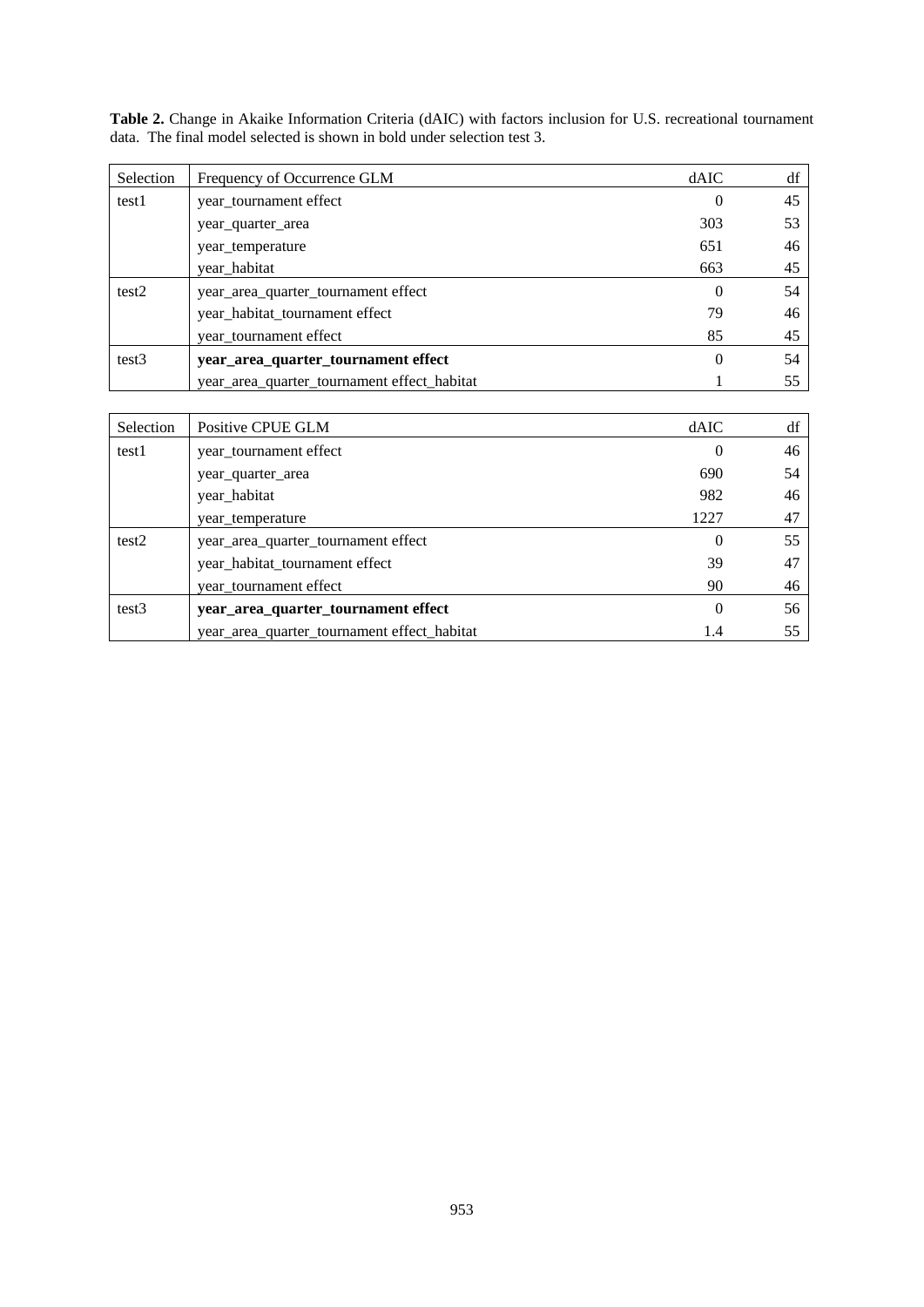| Year | Obs_Frequency | Obs_CPUE | Index |      | Index_CV 95thLower_CL 95thUpper_CL |          |
|------|---------------|----------|-------|------|------------------------------------|----------|
| 1993 | 0.17          | 1.18     | 1.24  | 0.17 | 0.89                               | 1.72     |
| 1994 | 0.14          | 1.06     | 1.08  | 0.19 | 0.75                               | 1.55     |
| 1995 | 0.17          | 1.30     | 1.11  | 0.17 | 0.80                               | 1.54     |
| 1996 | 0.25          | 2.16     | 1.45  | 0.19 | 1.00                               | 2.12     |
| 1997 | 0.21          | 1.63     | 1.15  | 0.19 | 0.79                               | 1.68     |
| 1998 | 0.20          | 1.14     | 0.89  | 0.21 | 0.59                               | 1.34     |
| 1999 | 0.20          | 1.32     | 1.09  | 0.19 | 0.75                               | 1.59     |
| 2000 | 0.18          | 1.11     | 1.05  | 0.19 | 0.72                               | 1.54     |
| 2001 | 0.06          | 0.37     | 0.50  | 0.22 | 0.33                               | 0.77     |
| 2002 | 0.10          | 0.51     | 0.86  | 0.20 | 0.59                               | 1.27     |
| 2003 | 0.06          | 0.33     | 0.58  | 0.20 | 0.39                               | 0.86     |
| 2004 | 0.15          | 0.82     | 0.70  | 0.18 | 0.49                               | 1.00     |
| 2005 | 0.18          | 1.05     | 1.20  | 0.18 | 0.84                               | 1.72     |
| 2006 | 0.18          | 0.95     | 1.32  | 0.19 | 0.91                               | 1.92     |
| 2007 | 0.17          | 1.10     | 1.12  | 0.18 | 0.79                               | 1.59     |
| 2008 | $0.18\,$      | 0.93     | 1.08  | 0.17 | 0.77                               | 1.52     |
| 2009 | 0.20          | 1.00     | 1.09  | 0.17 | 0.78                               | 1.53     |
| 2010 | 0.13          | 0.71     | 0.93  | 0.18 | 0.65                               | 1.33     |
| 2011 | 0.20          | 1.14     | 1.16  | 0.18 | 0.82                               | 1.64     |
| 2012 | 0.20          | 1.22     | 1.05  | 0.17 | 0.75                               | 1.48     |
| 2013 | 0.14          | 0.77     | 0.73  | 0.17 | 0.52                               | 1.03     |
| 2014 | 0.13          | 0.56     | 0.56  | 0.18 | 0.40                               | $0.80\,$ |
| 2015 | 0.15          | 1.05     | 0.95  | 0.18 | 0.67                               | 1.35     |
| 2016 | 0.14          | 0.62     | 0.71  | 0.17 | 0.51                               | 1.00     |

**Table 3.** Standardized index of abundance for Atlantic blue marlin from the U.S. pelagic longline fishery.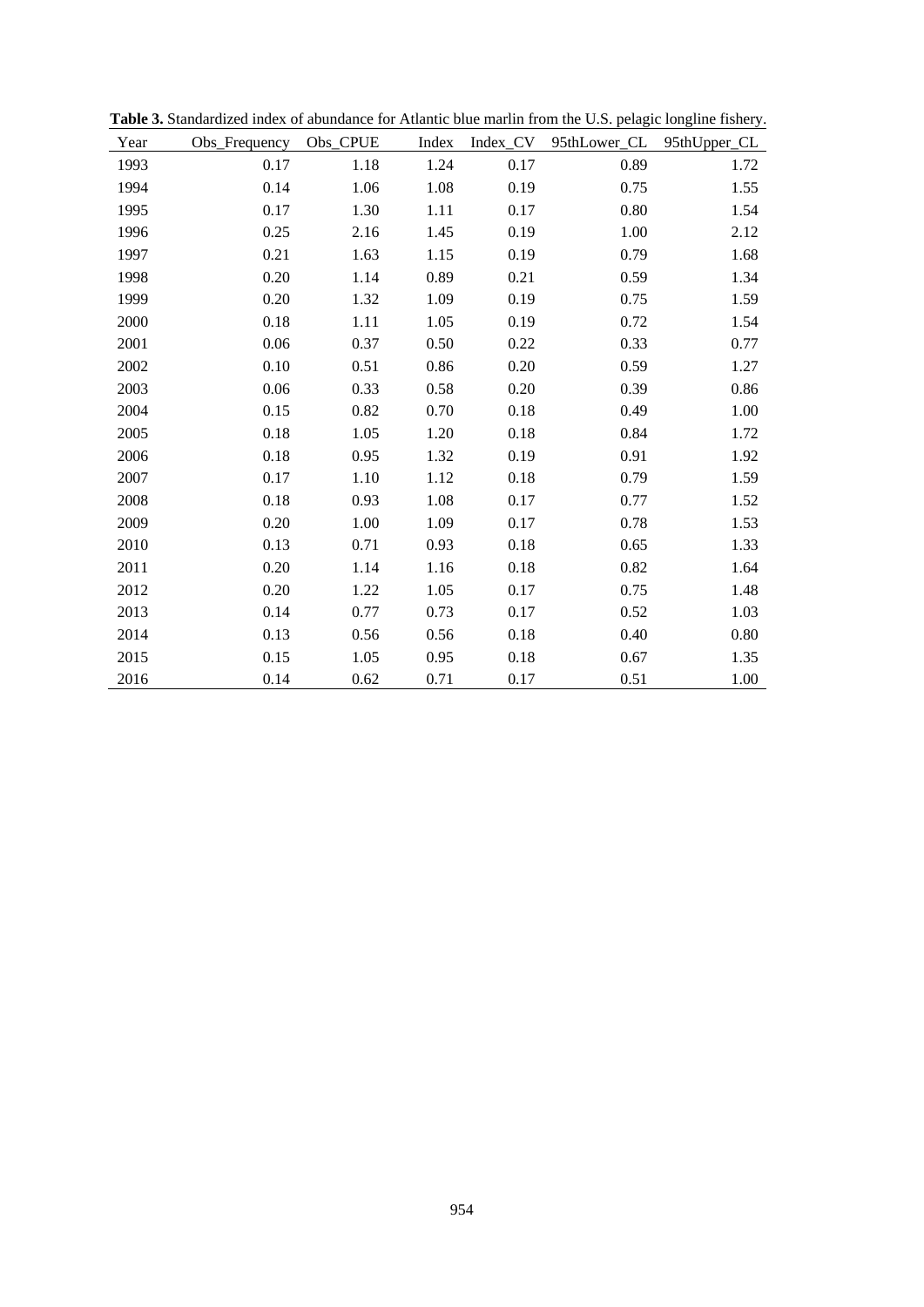| Year | Obs_Frequency | Obs_CPUE | Index |      | Index_CV 95thLower_CL | 95thUpper_CL |
|------|---------------|----------|-------|------|-----------------------|--------------|
| 1974 | 0.87          | 0.86     | 0.57  | 0.26 | 0.28                  | 0.86         |
| 1975 | 0.90          | 0.95     | 0.60  | 0.30 | 0.25                  | 0.95         |
| 1976 | 0.90          | 0.91     | 0.55  | 0.32 | 0.21                  | 0.90         |
| 1977 | 0.90          | 0.95     | 0.68  | 0.31 | 0.26                  | 1.10         |
| 1978 | 0.92          | 0.94     | 0.56  | 0.30 | 0.23                  | 0.88         |
| 1979 | 0.87          | 0.95     | 0.55  | 0.40 | 0.12                  | 0.97         |
| 1980 | 0.85          | 0.87     | 0.52  | 0.40 | 0.11                  | 0.94         |
| 1981 | 0.94          | 1.10     | 0.64  | 0.28 | 0.28                  | 0.99         |
| 1982 | 0.92          | 0.94     | 0.54  | 0.37 | 0.15                  | 0.92         |
| 1983 | 0.88          | 1.04     | 0.54  | 0.39 | 0.12                  | 0.95         |
| 1984 | 0.86          | 1.05     | 0.68  | 0.32 | 0.25                  | $1.10\,$     |
| 1985 | 0.92          | 1.09     | 0.66  | 0.29 | 0.29                  | 1.03         |
| 1986 | 0.90          | 1.06     | 0.63  | 0.30 | 0.25                  | $1.00\,$     |
| 1987 | 0.81          | 1.03     | 0.65  | 0.36 | 0.19                  | 1.11         |
| 1988 | 0.84          | 1.09     | 0.57  | 0.36 | 0.17                  | 0.97         |
| 1989 | 0.82          | 0.86     | 0.55  | 0.35 | 0.17                  | 0.93         |
| 1990 | $0.80\,$      | 0.77     | 0.49  | 0.40 | 0.11                  | 0.87         |
| 1991 | 0.76          | 0.81     | 0.54  | 0.44 | 0.08                  | 1.00         |
| 1992 | 0.79          | 0.85     | 0.58  | 0.39 | 0.14                  | 1.03         |
| 1993 | 0.85          | 1.23     | 0.63  | 0.37 | 0.17                  | 1.08         |
| 1994 | 0.86          | 1.26     | 0.70  | 0.34 | 0.24                  | 1.16         |
| 1995 | $0.80\,$      | 1.32     | 0.82  | 0.35 | 0.25                  | 1.38         |
| 1996 | $0.80\,$      | 1.41     | 0.75  | 0.37 | 0.21                  | 1.29         |
| 1997 | 0.81          | 1.13     | 0.70  | 0.34 | 0.23                  | 1.17         |
| 1998 | 0.77          | 1.14     | 0.63  | 0.50 | 0.01                  | 1.24         |
| 1999 | 0.82          | 1.54     | 0.99  | 0.33 | 0.35                  | 1.63         |
| 2000 | 0.70          | 1.33     | 0.84  | 0.47 | 0.06                  | 1.61         |
| 2001 | 0.69          | 1.01     | 0.53  | 0.57 | $-0.07$               | 1.12         |
| 2002 | 0.67          | 1.07     | 0.59  | 0.49 | $0.02\,$              | 1.17         |
| 2003 | 0.57          | 1.07     | 0.47  | 0.68 | $-0.16$               | 1.11         |
| 2004 | 0.71          | 1.16     | 0.76  | 0.36 | 0.22                  | 1.31         |
| 2005 | 0.71          | 1.19     | 0.75  | 0.38 | 0.19                  | 1.32         |
| 2006 | 0.76          | 1.50     | 1.03  | 0.30 | 0.41                  | 1.65         |
| 2007 | 0.72          | 1.14     | 0.76  | 0.35 | 0.24                  | 1.28         |
| 2008 | 0.66          | 1.05     | 0.73  | 0.42 | 0.13                  | 1.34         |
| 2009 | 0.66          | 1.18     | 0.67  | 0.51 | 0.00                  | 1.34         |
| 2010 | 0.55          | 0.96     | 0.52  | 0.57 | $-0.06$               | 1.10         |
| 2011 | 0.69          | 1.37     | 0.80  | 0.42 | 0.15                  | 1.45         |
| 2012 | 0.69          | 1.59     | 1.32  | 0.35 | 0.43                  | 2.21         |
| 2013 | 0.74          | 1.49     | 0.78  | 0.38 | 0.20                  | 1.37         |
| 2014 | 0.67          | 0.83     | 0.59  | 0.54 | $-0.03$               | 1.20         |
| 2015 | 0.77          | 1.65     | 1.01  | 0.34 | 0.34                  | 1.69         |
| 2016 | 0.70          | 1.26     | 0.75  | 0.50 | 0.01                  | 1.49         |

**Table 4.** Standardized index of abundance for Atlantic blue marlin from the U.S. recreational tournament fishery.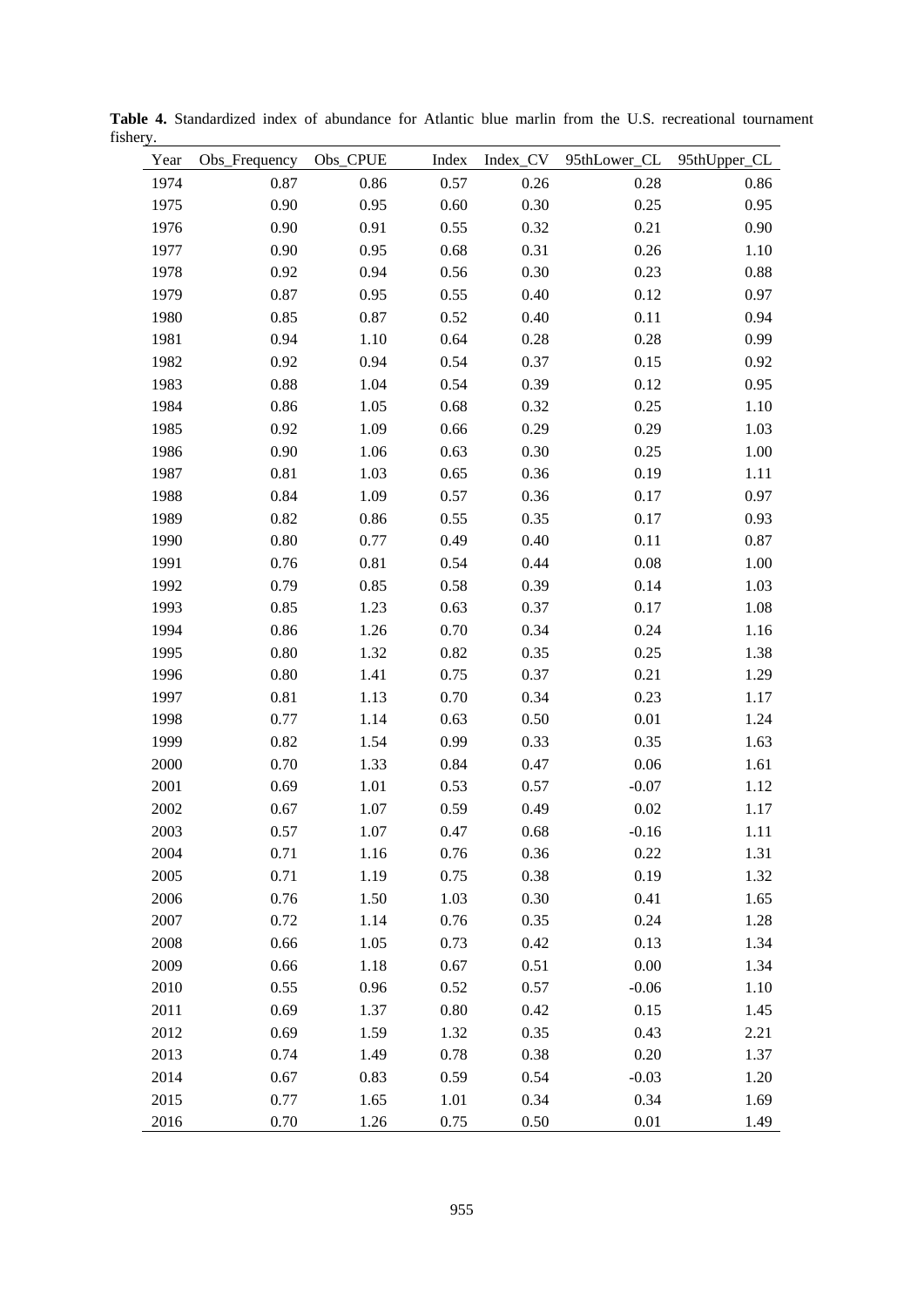

**Figure 1.** Geographical location classification of U.S. pelagic longline fleet operations used for analyses. *CAR* Caribbean, *GOM* Gulf of Mexico, *FEC* Florida East Coast, *SAB* South Atlantic Bight, *MAB* Mid-Atlantic Bight, *NEC* Northeast Coastal, *SAR* Sargasso, *NCA* North Central Atlantic, *TUN* Tuna North, and *TUS* Tuna South. The *NED* (Northeast Distant) sets are excluded from this analysis due to the Grand Banks closure.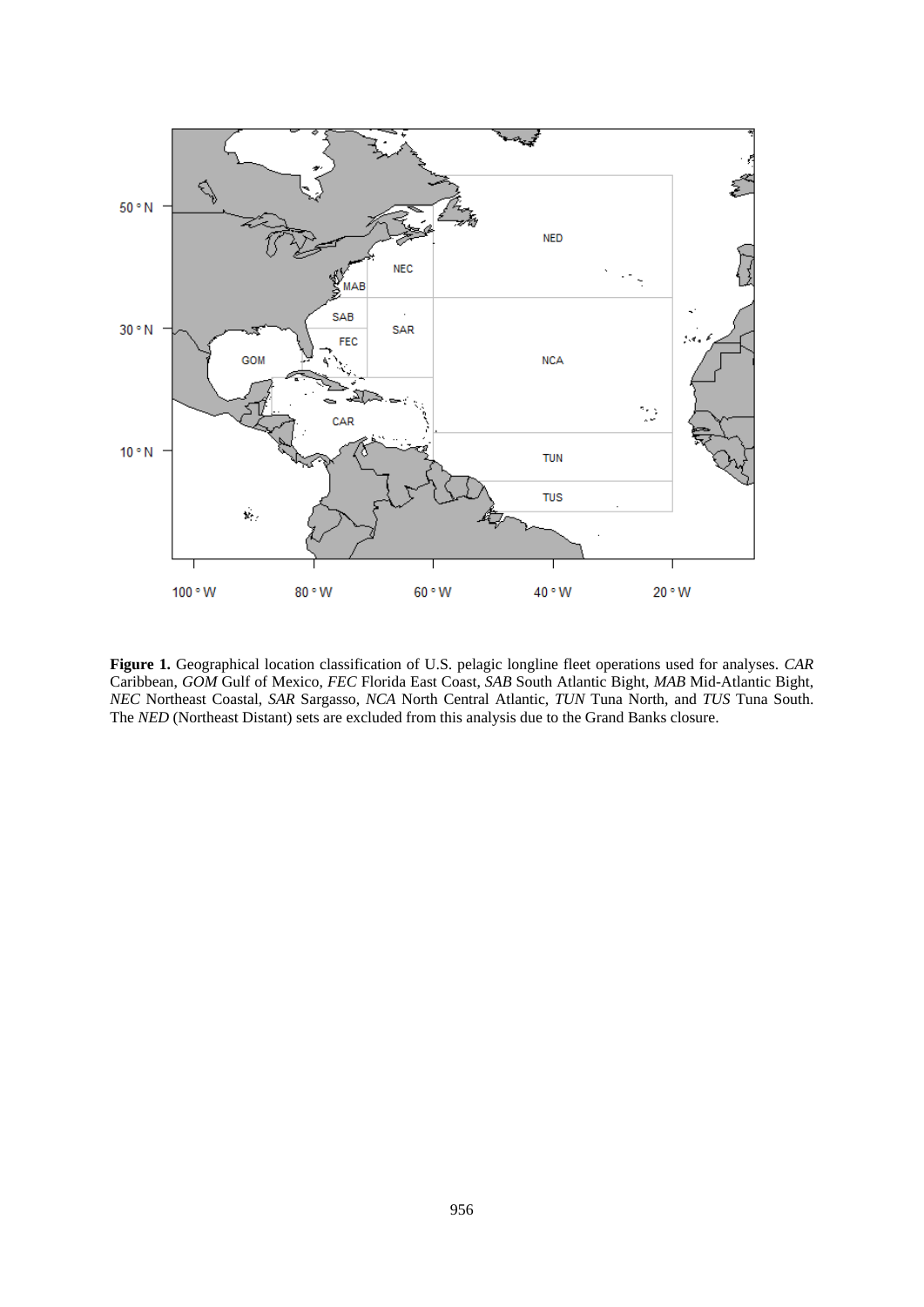



**Figure 2.** Geographical locations of fishing effort for the U.S. pelagic observers and recreational billfish tournaments.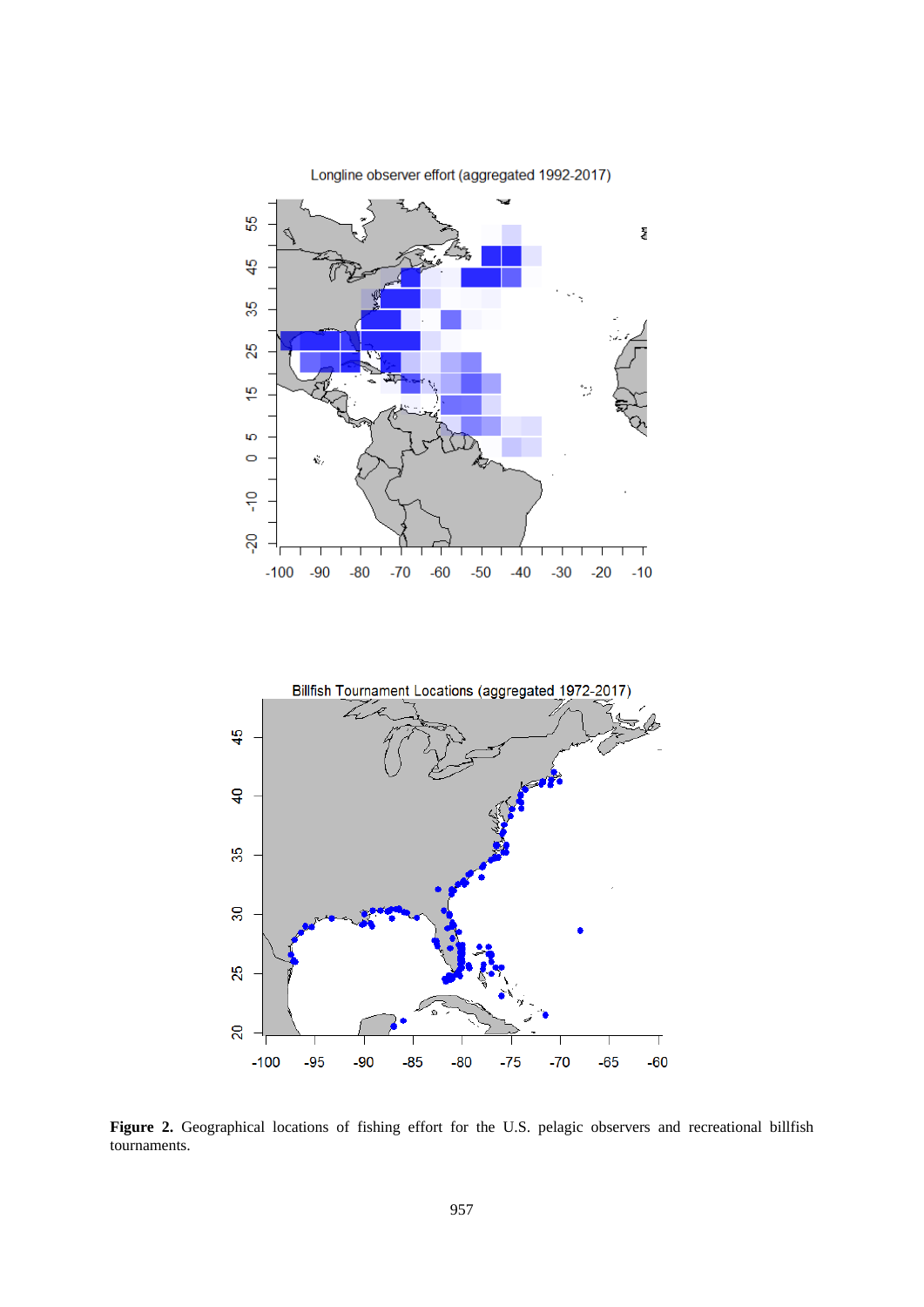

**Figure 3.** Observed frequency of occurrence (upper panels) and mean catch-per-unit-effort (lower panels) for the U.S. pelagic longline observer (left panels) and recreational tournament (right panels) datasets.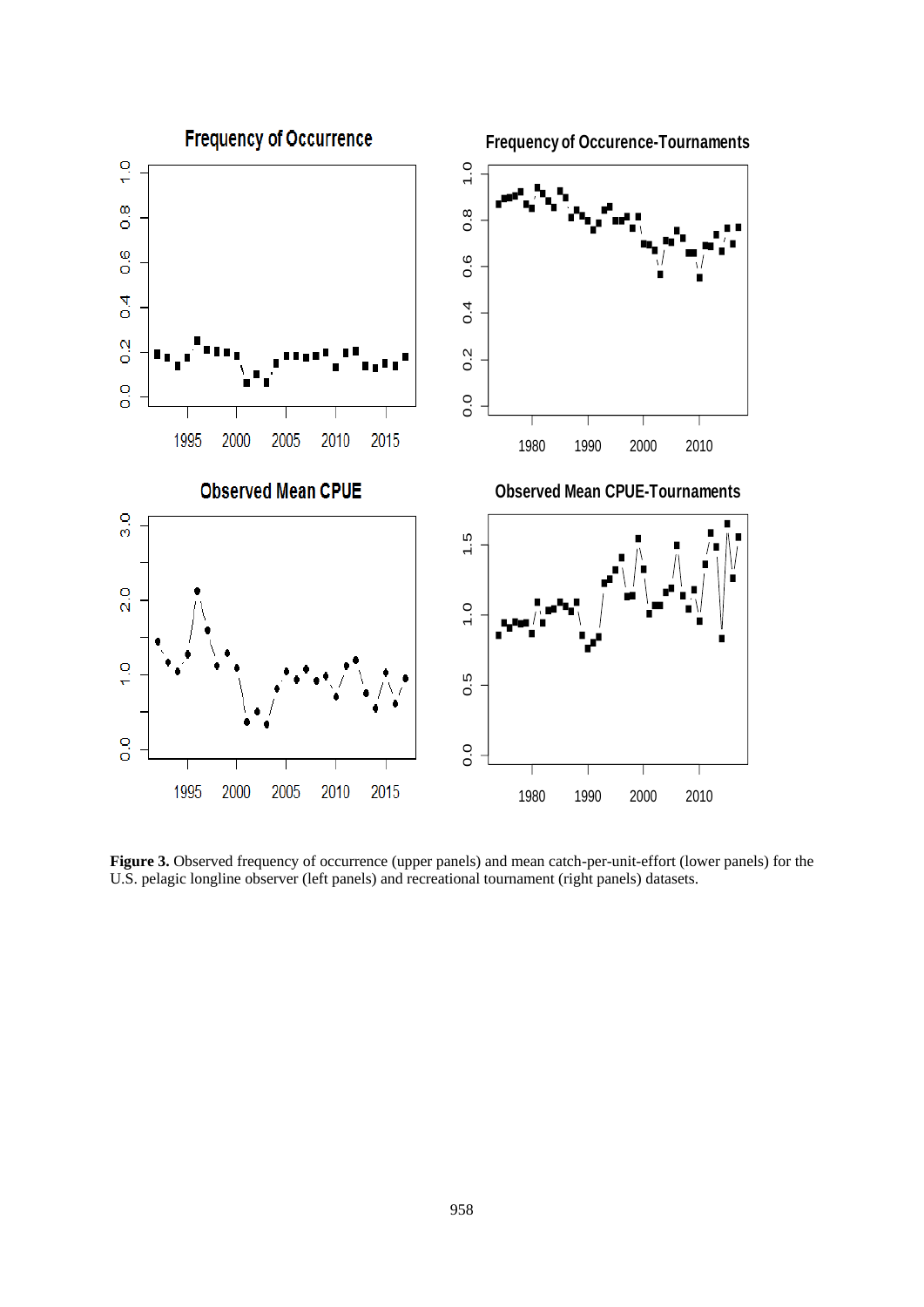## **BUM Catch Frequency**



**BUM Catch Frequency-Tournaments** 



Figure 4. Negative binomial distribution fits to the number of blue marlin on longlines (upper panel) and recreational tournament catches (lower panel).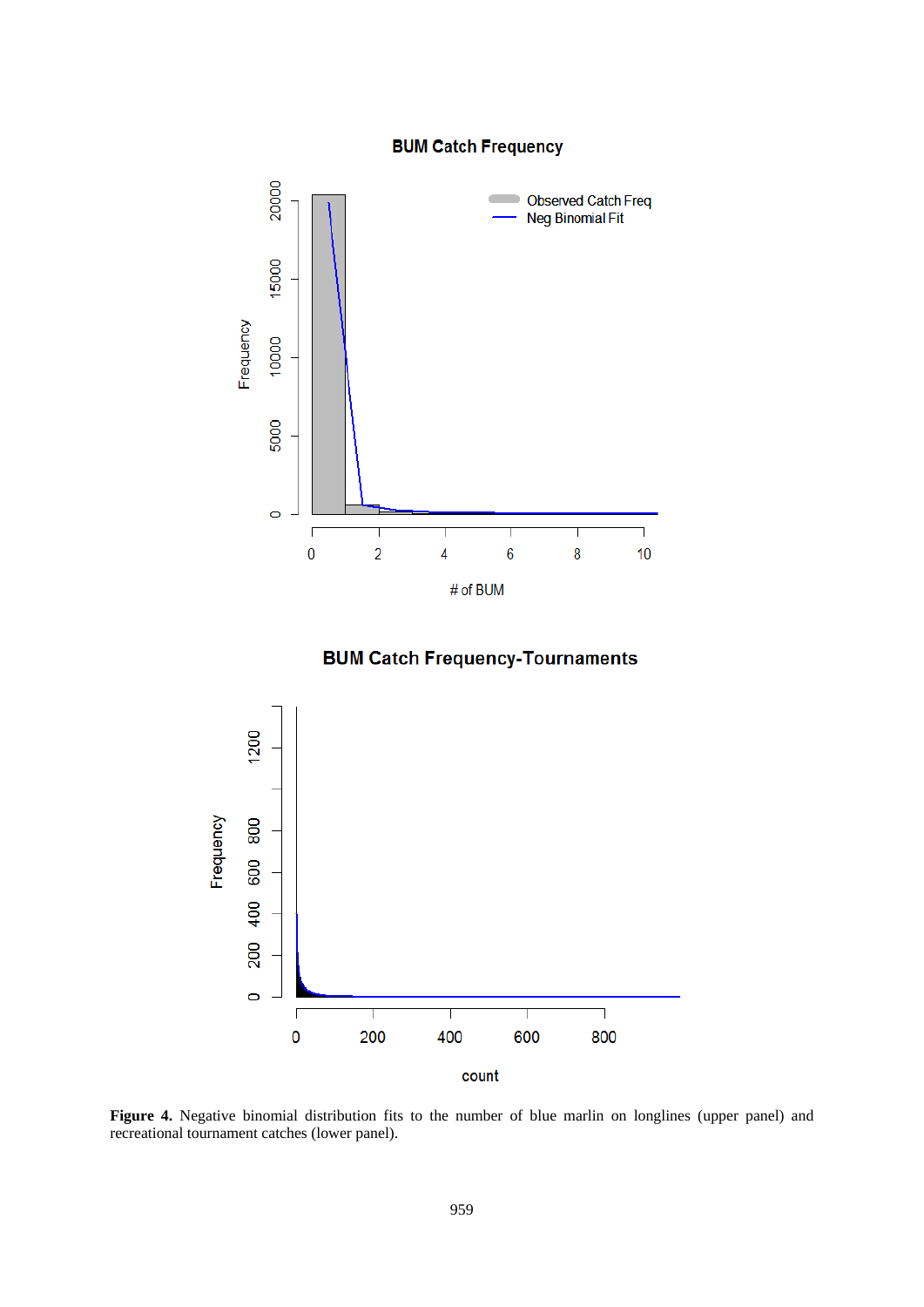# **Positive catch distribution of Tournaments**



**Figure 5.** Gamma distribution fit to the CPUE of blue marlin on positive tournaments.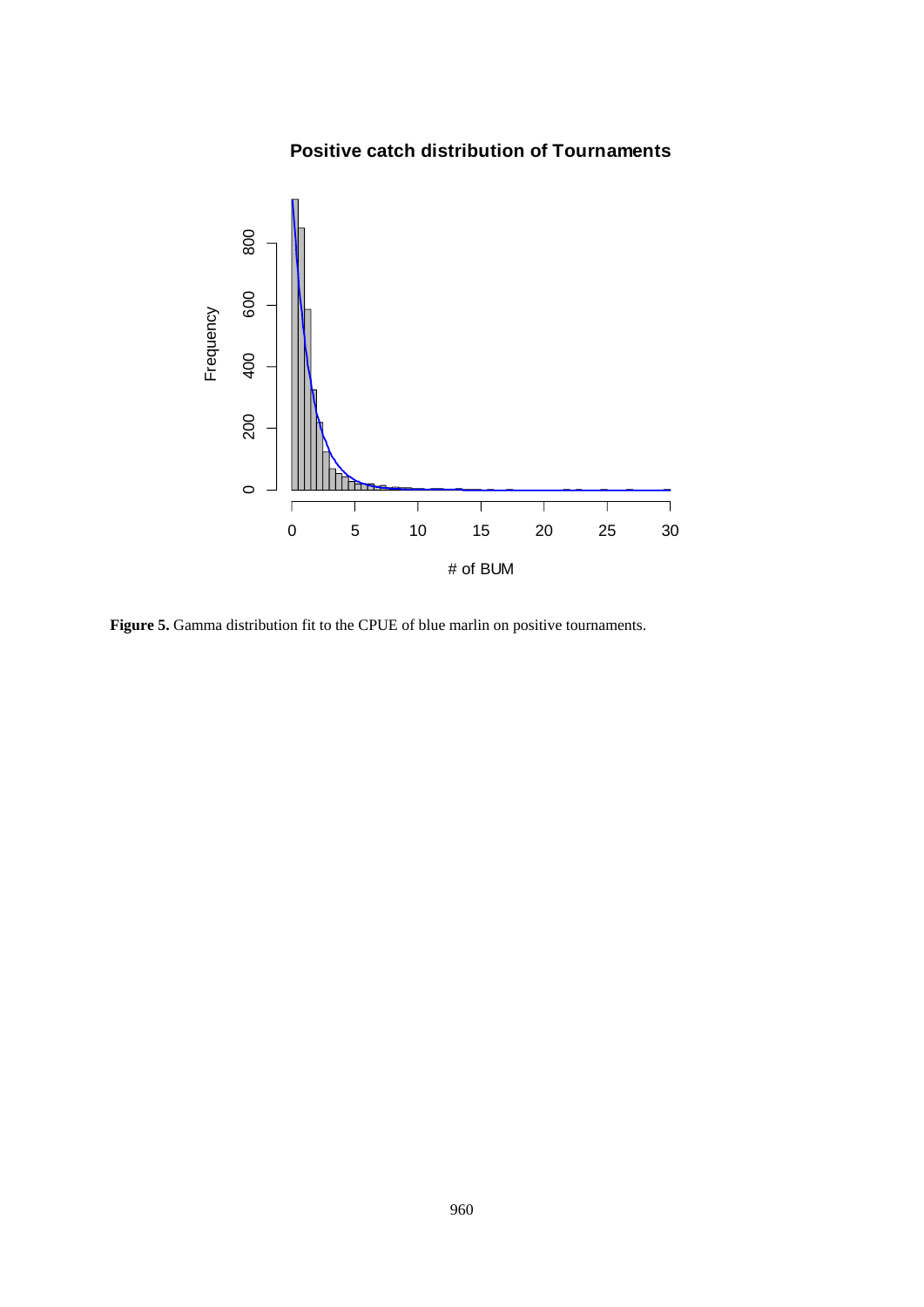

**Figure 6.** Model residuals for the negative binomial GLM of pelagic longline blue marlin CPUE (upper panel), and delta-gamma GLM of blue marlin tournament CPUE (lower panel).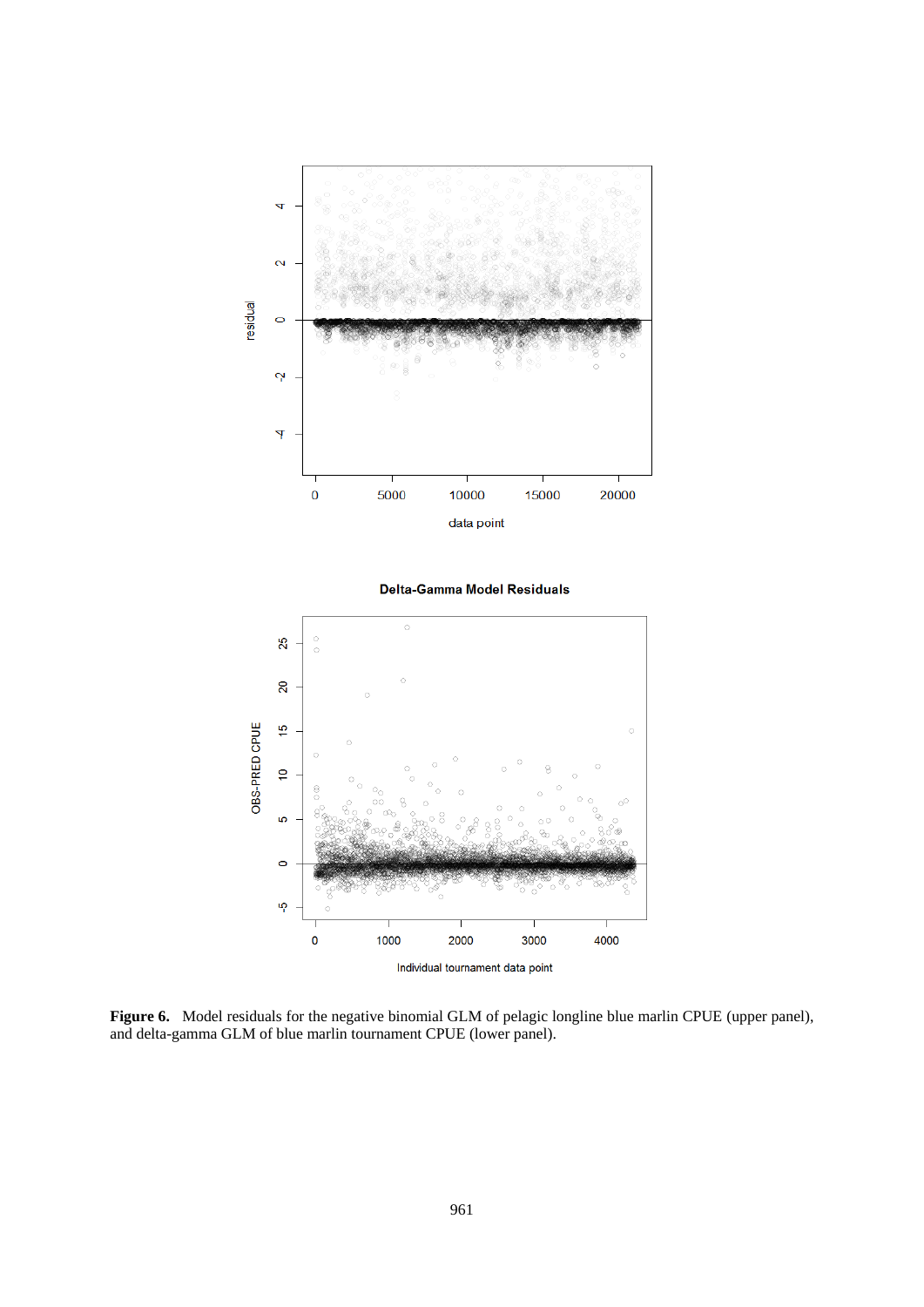





**Recreational Tournament Index**

Figure 7. Standardized indices of abundance of blue marlin from the U.S. pelagic longline (upper panel) and blue marlin tournament fisheries (lower panel). Observed mean CPUE is shown as black points, the index is shown as a solid red line, and index 95<sup>th</sup> percentile confidence intervals are shown as dashed red lines.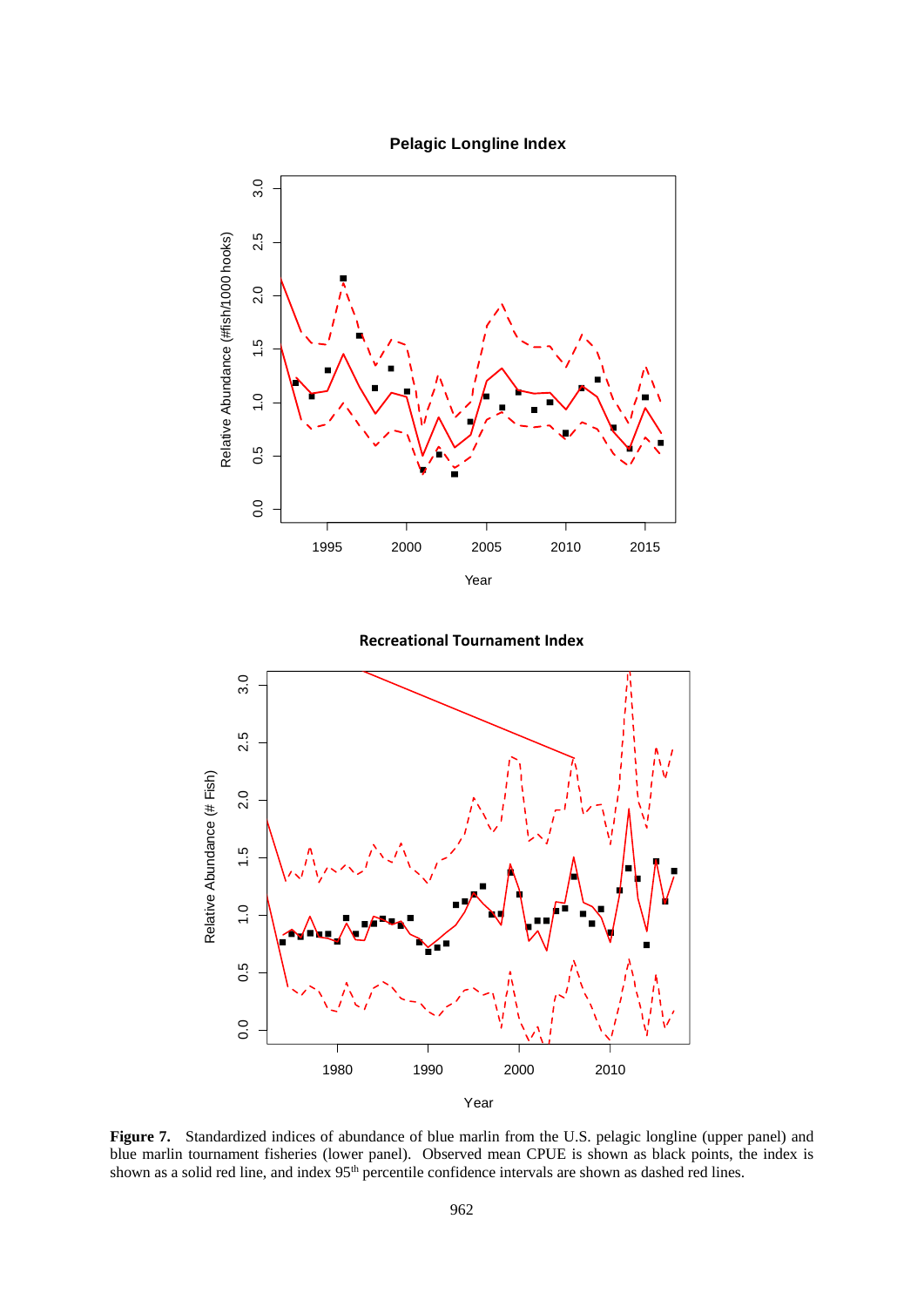

**Figure 8.** Comparison of standardized abundance indices of blue marlin on U.S. pelagic longline (red line) and recreational tournament (blue lines) fisheries.